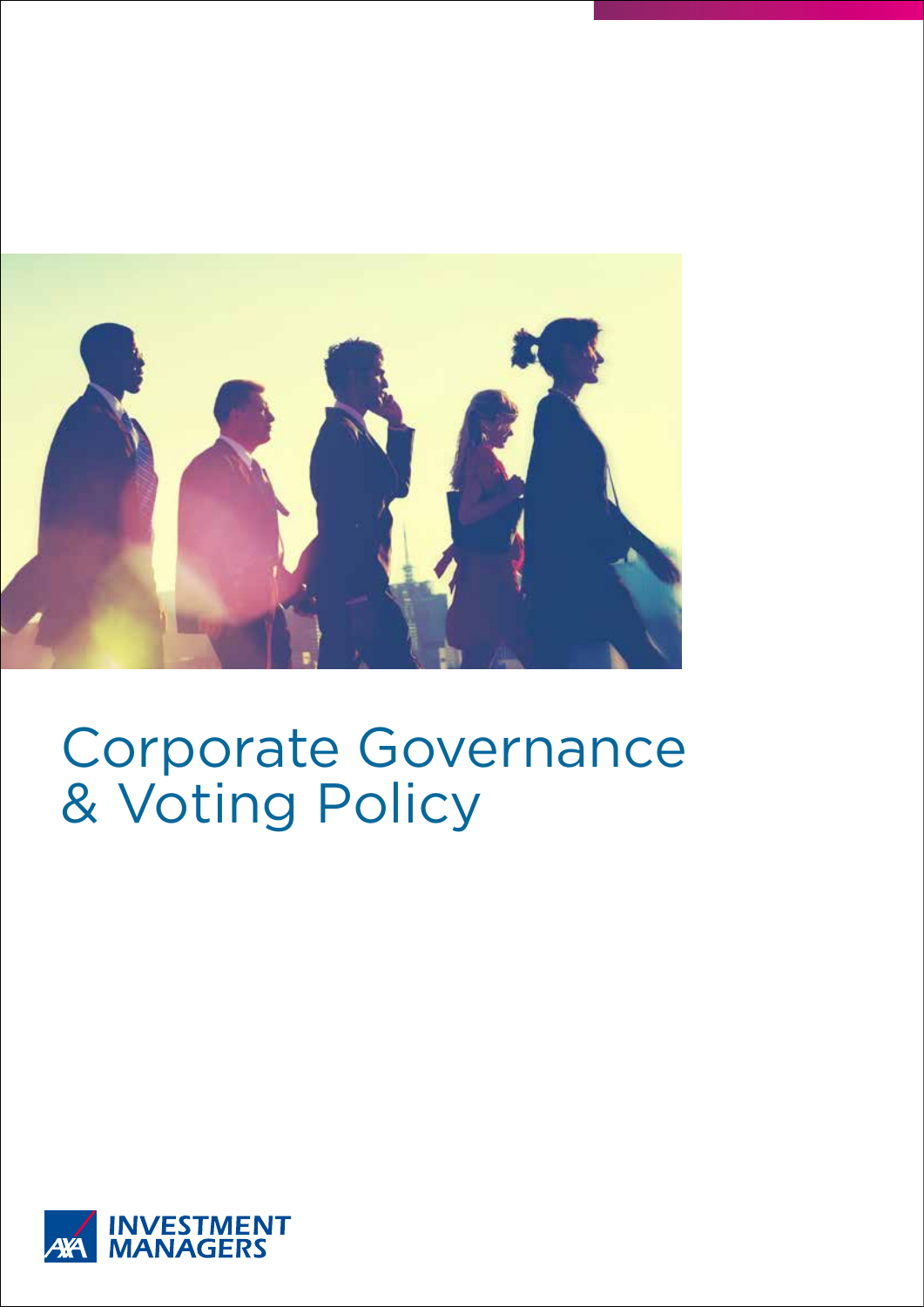*AXA IM's approach to corporate governance – namely our proxy voting and shareholder engagement work – derives from our strongly held belief that company management, directors and investors all have critical yet unique roles to play in sustaining the health of financial markets and ensuring the efficient allocation of capital.*

*The effective governance of individual corporations by directors and the attentiveness of institutional investors, as the primary owners of public companies, are required to produce sustainable performance that serves the best interests of all marketplace stakeholders. Accordingly, we believe that institutional investors have an obligation to exercise their rights as owners and engage with portfolio companies in a responsible way.*

*As an investor with a widely diversified portfolio and long-term horizons, we can best enhance our investment performance and reduce unwanted risk exposures by focusing both our investment and portfolio monitoring activities on generation of sustainable shareholder value at portfolio companies. We consider this to be part of the fiduciary duty for a fund manager like AXA IM with our large size and diversified exposure.*

*Therefore, we have developed this Policy to help guide us in performing our duties and to communicate the principles which underpin this aspect of our responsible investment activity to the marketplace.*

*This policy provides the foundation for AXA IM's proxy voting and company engagement activities, as well as for participation in related public policy discussions.*

*We believe that the principles included in this policy provide a robust framework for the proper governance of companies. However, in applying these principles, we are cognisant of the fact that companies are dynamic and a "one size fits all" approach is not appropriate. Our preferred approach is to resolve any issues of concern through dialogue and to attain a proper understanding of each company's particular circumstances.* 

## PREAMBLE

## CONTENT

- 04 COMPANY BOARDS
- 08 REMUNERATION
- 12 REPORTING & AUDIT
- 14 SHAREHOLDER RIGHTS
- 18 MERGERS & ACQUISITIONS
- 20 ENVIRONMENTAL AND SOCIAL ISSUES
- 22 IMPLEMENTATION

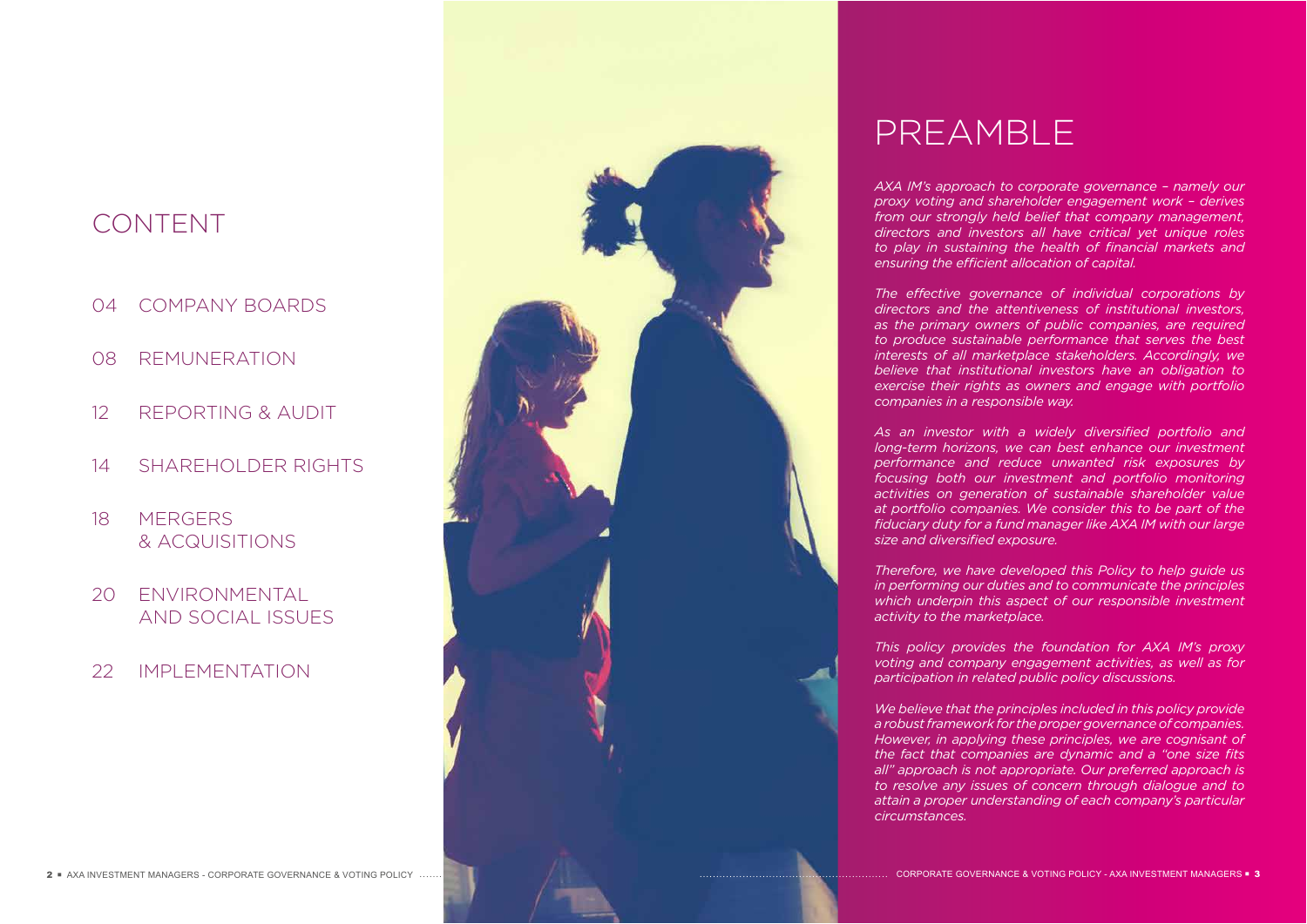We consider the Board to be the cornerstone of good corporate governance as it is the decision-making body charged with overseeing a company's affairs on behalf of its owners. In some countries this will be a unitary board where executive and non-executive directors are members of a single decision making body. Others follow a 'supervisory model' where a supervisory board composed of non-executive directors oversee a management board made up of key executives.

Under both unitary and supervisory board structures, directors have, either by law or in defacto terms, fiduciary responsibility for acting in the best interests of the company and are accountable to the shareholders as a whole.



## COMPANY BOARDS

### **›** Board Balance

The interests of shareholders are best served where the Board is structured in a manner to ensure that there is an appropriate diversity of skills, knowledge and experience amongst the directors on the board which is suitable for the requirements of the business. The Board should also be structured to ensure that there is a balance of power and authority such that no particular individual or group has unfettered powers of decision over the company's affairs. The potential for such concentration of powers can occur in several instances including where the positions of Chairman and Chief Executive Officer are held by one person; where the majority of non-executive directors are affiliated to management; or where the Board is dominated by the representatives of a major shareholder(s).

The risk of such arrangements is that the interest of the particular individual or group

is substituted for that of the company and the directors may not exercise their stewardship responsibilities objectively.

#### **›** Non-Executive Directors

The key role of non-executive directors is to ensure that management concentrate on optimising long-term shareholder value. The detachment of non-executive directors from the day-to-day management of the company means that they have the capacity to look at the interests of the company as a whole over the longer term.

It is vital that non-executive directors are truly engaged with the business and able to bring a long-term perspective to deliberations so that management decisions are not dominated by short-term considerations.

Non-executive directors must exercise effective oversight of the executives in relation to their achievement of strategy and targets as well as managing situations where there may be real or potential conflicts between the interests of management and those of shareholders.

We consider that the role of non-executive directors includes:

- › contributing to the right strategy for the company;
- › considering material risk issues, including environmental and social issues impacting the company;
- › participating in Board discussions on major issues of business development;
- › appraising the performance of key executives, including the Chief Executive;
- › monitoring results and pressing for appropriate corrective action when necessary;
- › ensuring that the company has the right executive leadership and appropriate succession plans;
- › safeguarding shareholders' funds by using the ability to challenge management and initiate change when necessary;
- › ensuring effective company communication with shareholders; and
- › carrying out specific corporate governance functions, principally via Board committees which deal with real or apparent conflicts of interests in the areas of financial reporting, remuneration and nomination of new members to the Board.

Market integrity also requires that key participants exercise their responsibilities with diligence and honesty. Events of the last decade have highlighted the ramifications to companies, investors and society of inattention to these basic principles.

### **›** Independence

Boards have to manage the company's relationship with a wide range of interests including the executives, significant shareholders, employees, suppliers and regulators. Oftentimes, these stakeholders have directors representing their interest on the Board. Notwithstanding the particular interest they represent, directors have a fiduciary duty to act in the best interest of the collective shareholder body and to exercise independent judgement when deliberating on the company's affairs.

Due to inherent conflicts that may occur, we require that there should be a significant number of directors on the Board who are independent in a strict sense. Such independent directors provide assurance that the interests of a particular group are not allowed to dominate the affairs of a company. We expect Boards to align with national norms or best practice on independent director participation on board. An independent director is one who is free from relationships or circumstances which

could affect, or appear to affect, the director's judgement. No checklist of descriptive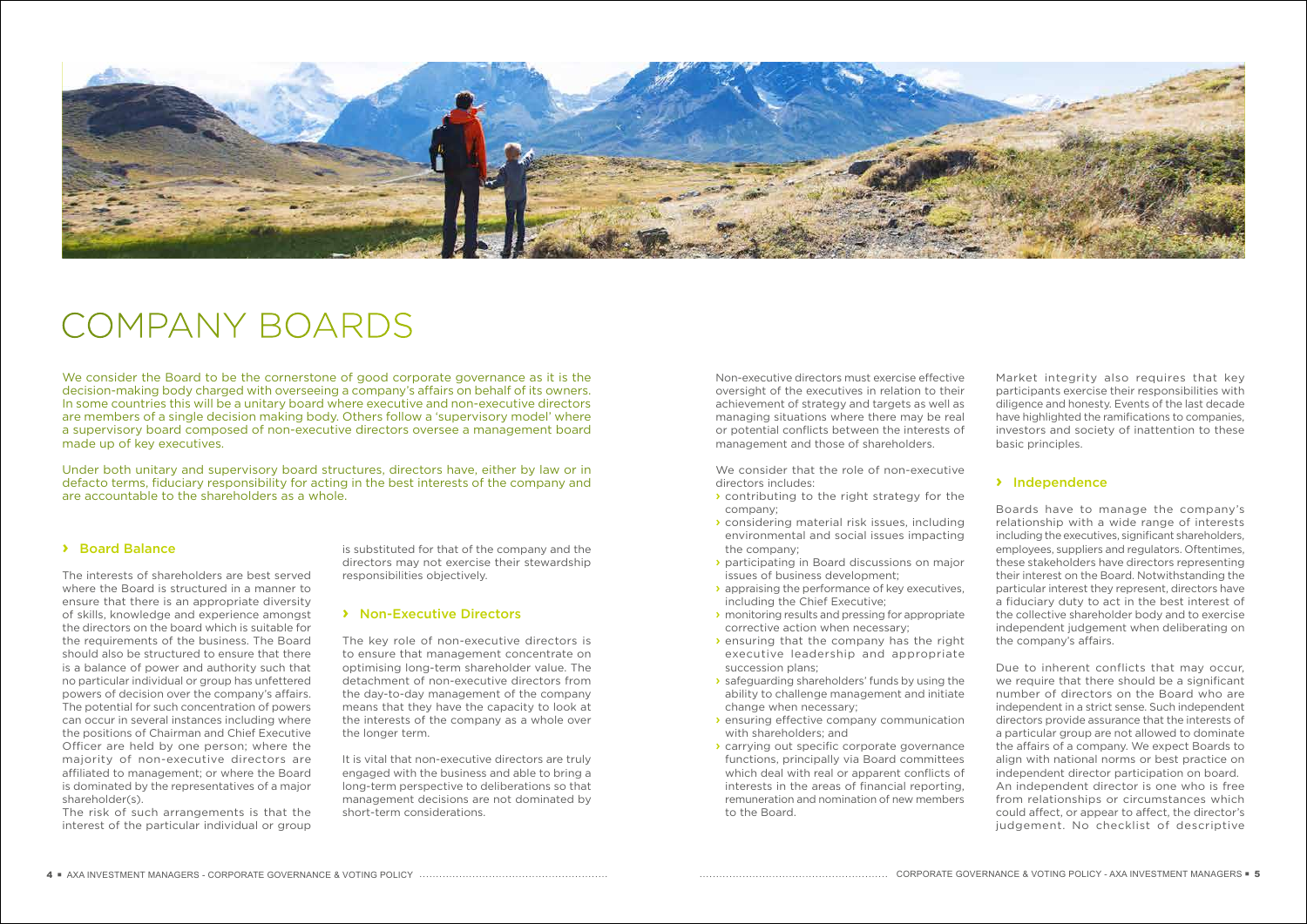characteristics will suffice to capture whether a director is likely to behave in an independent fashion. Nevertheless, factors we believe may affect a director's judgement and therefore independence include where the director:

- $\rightarrow$  is a former employee of the company within the last five years;
- › has (had within the last three years) a material business relationship with the company or is a representative of such interests;
- › receives additional remuneration from the company other than in the capacity of a director;
- › has close family ties with any of the company's directors, senior employees or company's advisers;
- › holds cross directorships with an executive director;
- **>** is or represents a significant shareholder: and
- › has served on the Board for a significant length of time, from 9 years to 12 years depending on market practice.

#### **›** Shareholder representatives

We are not in favour of direct proportionality between the holdings of major shareholders and the number of representatives they are allowed to nominate to the Board. Major shareholder(s) representatives should not be allowed to dominate the Board simply by virtue of the holdings they represent.

To guard against the domination of the Board by a particular group, a significant number of directors should be independent and, at a minimum, we expect national norms for independent directors to be respected.

#### **›** Board composition and diversity

The Board should comprise a range of directors who, individually and collectively, understand the company's strategy; can contribute their knowledge and expertise to the development of its businesses; understand the environment in which it operates; have a knowledge of the markets where it conducts its businesses; are aware of the risks associated with the strategy; and have insights into the different stakeholders, including regulators, customers, shareholders and wider society, whose views impact on the company or whose support is necessary for its continued success.

We believe that this requirement naturally points to the need for a diversity of skills, knowledge, experience, gender and nationality amongst the directors on the Board.

#### **›** Chairman and CEO

Our general preference is that companies separate the roles of Chief Executive Officer (CEO) and Chairman; with the CEO responsible

We are not in favour of direct proportionality between the holdings of major shareholders and the number of representatives they are allowed to nominate to the Board. Major shareholder(s) representatives should not be allowed to dominate the Board simply by virtue of the holdings they represent. To guard against the domination of the Board by a particular group, a significant number of directors should be independent and, at a minimum, we expect national norms for independent directors to be respected.

for leading executives in implementing Board strategy and the Chairman leading the Board's supervision of executive performance. Where these functions are combined there would be no independent person charged with leading the Board's discharge of its oversight responsibilities.

A company's decision to combine these positions will be reviewed on the merits, taking account of the company's circumstances and whether there are checks and balances to mitigate against power being concentrated in the hands of one individual. To guard against this risk, companies who have combined the Chairman/CEO functions should appoint a Senior Independent Director to lead non-executive directors on matters where the Chairman/ CEO is conflicted and act as an additional contact point for shareholders. In addition, where roles are combined, we would expect that qualified and experienced independent non-executive directors compose at least 50% of the Board, even in markets where corporate governance norms accept a lower level of board independence.

A decision to combine these functions should be subject to periodic reviews to ensure that it continues to be in the interest of the company and its shareholders.

We may withhold support from director elections in the following instances:

#### INFORMATION

› Insufficient information on the Board or where biographical details on proposed directors are not provided.

#### INDEPENDENCE

› The nominee is not considered to be independent; the number of independent directors on the Board is less than the number recommended by the local best practice standard, or independent directors constitute less than onethird of the board;

› The nominee is a non-independent director on an audit, remuneration or nomination committee which does not have the required number of independent director.

#### COMMITMENT TO THE BOARD

› The number of directorships held by the nominee is excessive and/or the

### **›** Nominations Committee



director has not devoted sufficient time to the company during the relevant year;

- › Concerns about a director(s) execution of their responsibilities;
- › To signal concerns about the company's governance or performance.

#### BOARD STRUCTURE

› The position of Chairman and Chief Executive are held by one person and the risk is not mitigated by a Senior Independent Director and a › Where a Board has not established

- majority independent Board;
	- audit, remuneration or nomination committees;

› Composition of the Board does not reflect necessary diversity.

#### **ELECTION**

- › Directors do not stand for election by shareholders on a regular basis;
- › The election of several directors is bundled into one resolution.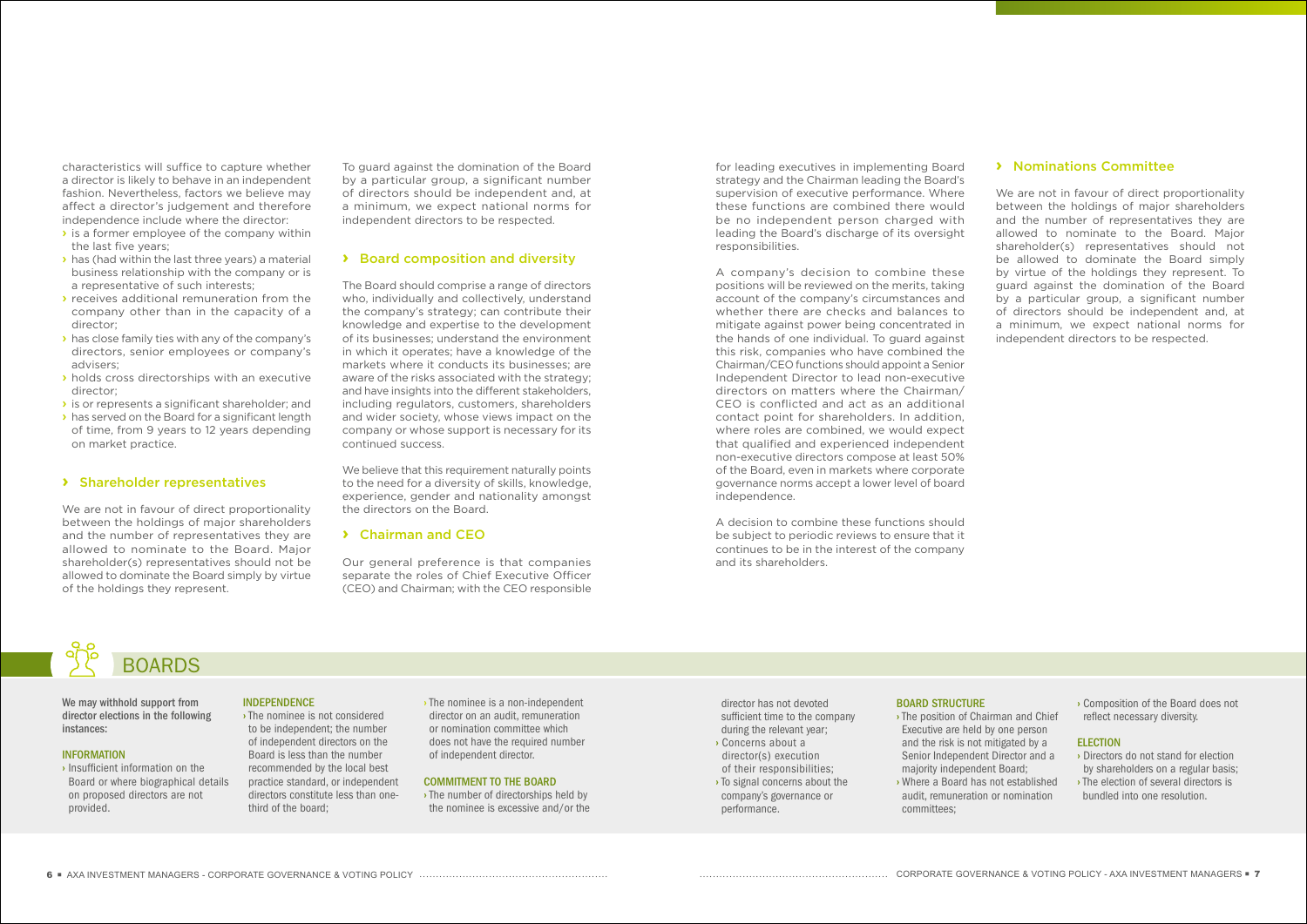#### **›** Remuneration disclosure

We expect companies to provide full and comprehensive information on the company's remuneration policy and practices in the Annual Report. The information provided should cover all the elements of remuneration, including salary, annual bonus, benefits, share-based compensation, pensions and details of executive service contracts including notice periods and compensation payable on termination. This information should be provided on an individual basis.

There is a growing trend for transparency and accountability by the Board in its oversight of executive remuneration on shareholders' behalf.



## REMUNERATION

Many jurisdictions provide shareholders with the opportunity to vote on the remuneration policy and its application during the year at the general meeting. We welcome this trend towards accountability and encourage all companies to adopt this practice.

#### › Performance related remuneration

Annual bonuses and grants of options or conditional shares to executives should be subject to defined and relevant performance

Boards, through the Remuneration Committee, are responsible for adopting remuneration policies and practices that promote the success of companies in creating value for the longer term. The policies and practices should be demonstrably aligned with corporate objectives and business strategy and reviewed regularly. It is necessary to ensure that remuneration policies encourage high standards of performance, aligning the interest of management with those of long-term shareholders. Levels of remuneration should be sufficient to attract, motivate and retain management of a high calibre but should not be excessive by the standards of employment conditions within the company, sector or the executive's country of residence.

When setting executive pay, the Remuneration Committee and Board should consider pay and employment conditions for the general workforce. We generally do not support increases to the pay and conditions for senior executives that are out of line with the pay conditions proposed for the general workforce.

Remuneration arrangements should not entitle executives to rewards when this is not justified by performance.

criteria which should be disclosed to shareholders.

> The Board should consider means of reclaiming rewards where performance achievements are subsequently found to have been significantly

It is the responsibility of the Remuneration Committee, working with the Audit Committee, to ensure that rewards reflect performance against target.

#### › Annual bonus

Annual bonuses reward performance during the relevant business year. Both individual and corporate performance targets are relevant and should be tailored to the requirements of the business. Such targets should be reviewed in line with the evolution of the company's strategy. We do not support the payment of bonuses that reward executives for executing transactions (such as mergers or acquisitions) irrespective of their future financial implications for the company.

#### **›** Long-term share schemes

Share-based incentives link reward to performance over the longer term. Their purpose is to motivate executives to create sustainable shareholder value. The receipt of rewards under these schemes should therefore be based on disclosed and challenging performance conditions measured over a period appropriate to the strategic objectives of the company. Company performance should be judged over a period that is aligned with the Company's strategy. The minimum period should be no shorter than three years and we actively support longer performance periods that are in tune with the company's longer-term strategy.

All new share-based incentives or any substantive changes to existing schemes should be subject to prior approval by shareholders by means of a separate and binding resolution. Their operation, rationale and cost should be fully explained so that shareholders can make an informed judgement.

The operation of share incentive schemes represents a cost to shareholders. The operation of such schemes should not lead to dilution of shareholder equity in excess of the limits acceptable to shareholders.

We support initiatives to encourage executives to hold shares in the company equivalent to at least one year's salary. This further aligns the interest of the executive with those of the company and its shareholders. Many companies require executives to retain awards accruing to them under long-term share schemes until they meet the share ownership requirement.

### › Termination benefits

Companies should align service contract terms with best practice in their relevant markets and in any case should not exceed the equivalent of 24 months compensation. Boards and remuneration committees should ensure that any compensation paid cannot be viewed as a reward for failure.

### › Claw-back policy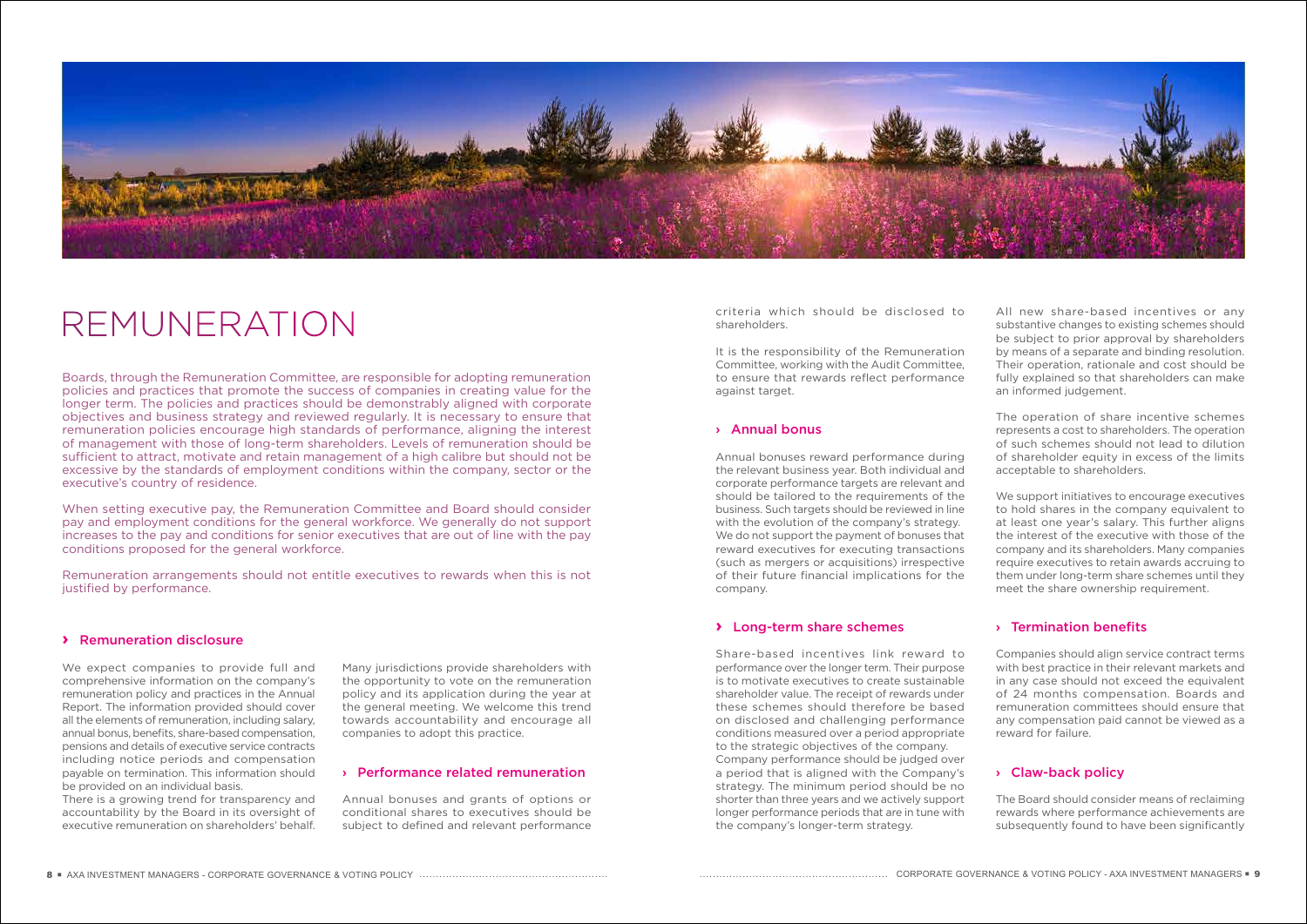#### **ELECTION**



The Committee should directly retain and supervise any external consultant used to develop remuneration policies. Preferably, the consultant should not provide other services to or be supervised by management.



misstated so that bonuses and other incentives should not have been paid.

#### › Remuneration Committee

The Remuneration Committee is responsible for determining the Board's policy and practices on executive remuneration. The role of the Committee includes ensuring that the remuneration policy and practices are aligned with the strategies adopted by the Board to optimise shareholder value.

We may withhold support from remuneration proposals in the following instances:

#### DISCLOSURE

- › Poor disclosure of remuneration policy and practices;
- › Incomplete disclosure of performance metrics underpinning performance-related remuneration.

#### VARIABLE REMUNERATION

- › Performance targets which are not relevant or challenging;
- › Executive options granted at a discount i.e. priced below prevailing market price;
- › Performance conditions do not include relevant environmental and social metrics for relevant sectors › The performance period for a long-

term scheme is shorter than three years

- › Repricing of 'underwater' stock options;
- › The company engages in option award backdating;
- › Excessive dilution of shareholder equity through the issuance of
- shares for share incentive schemes; › Rewards granted are not justified
- by the Company's performance.

#### TERMINATION PAYMENTS

- › Compensation payable on termination is excessive or not in line with market practice;
- › Contains gratuitous retirement payments or unearned retirement sweeteners not provided to employees generally;
- › Allows triggering of change in control payouts without loss of job
- or substantial diminution of duties;
- › Enhanced compensation on change of control of the company.
- SPECIFIC REMUNERATION ISSUES
- › Remuneration is based on inappropriate peer comparisons; › Pay for senior executives is out of
	- line with pay conditions for the general workforce.
- › Directors do not stand for election by shareholders on a regular basis;
- › The election of several directors is bundled into one resolution.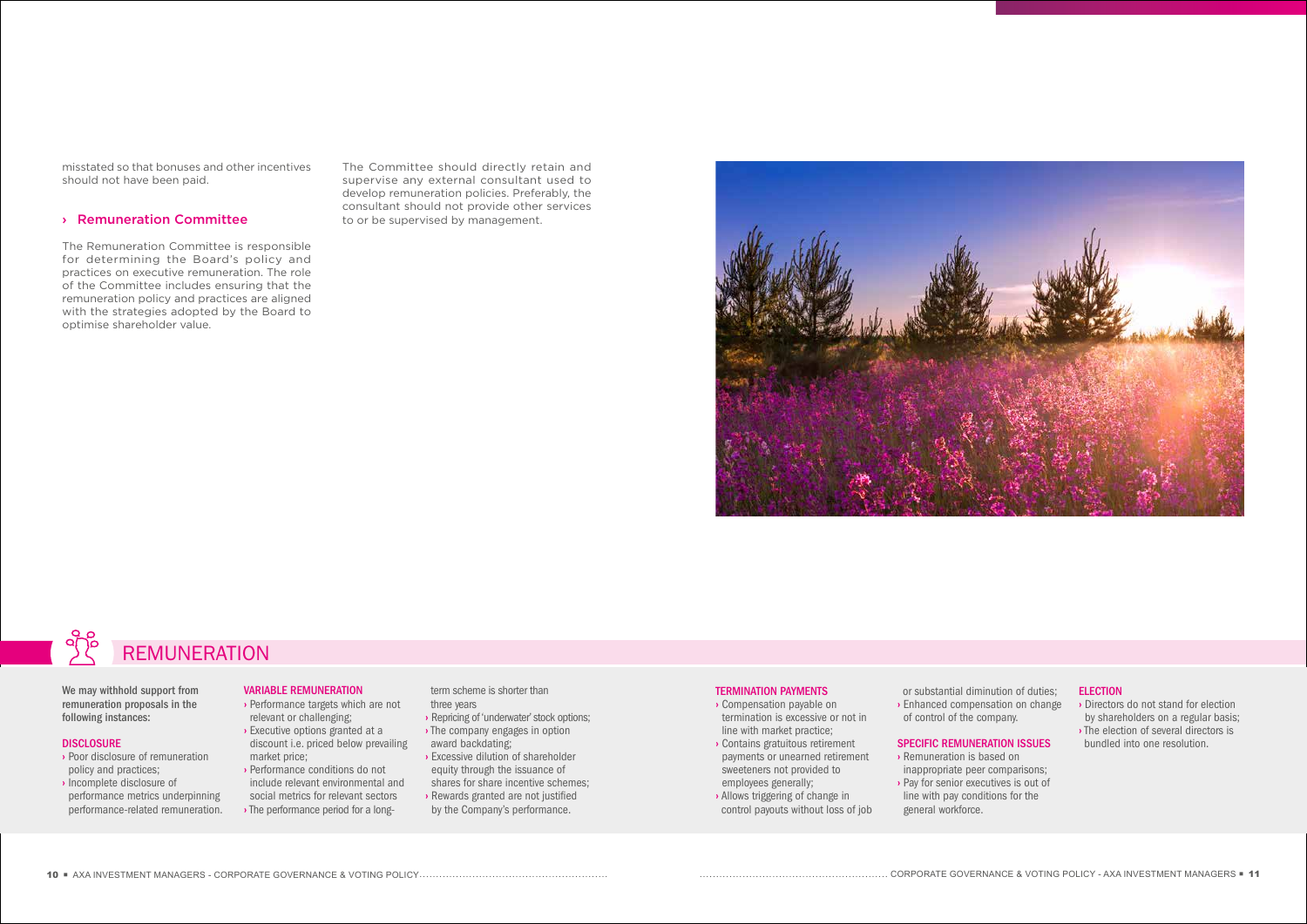

#### **›** Corporate reporting

In a well-functioning market which enables investors to perform their fiduciary role vis a vis clients' assets, it is critical that investment decisions which impact the allocation of capital be based on full and accurate information.

We support the adoption of an 'Integrated Reporting' approach taking account of how a Company's strategy, governance, performance and prospects, in the context of its external environment, lead to the creation of value over the short, medium and long term.

- be linked to the company's business model
- › be genuinely informative and include forwardlooking elements where this will enhance understanding
- › describe the company's strategy, and associated risks and opportunities, and explain the board's role in assessing and overseeing strategy and the management of risks and opportunities.
- › be accessible and appropriately integrated with other information that enables investors

The Board should provide an integrated report that puts historical performance into context, and portrays the risks, opportunities and prospects for the company in the future, helping investors understand a company's strategic objectives and its progress towards meeting them. Such disclosures should:



## REPORTING & AUDIT

to obtain a picture of the whole company

- › include environmental, social and governance related information that is material to the company's strategy and performance
- › use key performance indicators that are linked to strategy and facilitate comparisons
- › use objective metrics where they apply and evidence-based estimates where they do not
- b be strengthened where possible by independent assurance that is carried out annually having regard to established disclosure standards.

Full company accounts, audited by independent external auditors, should be presented to a company's annual general meeting for shareholders' approval.

#### **›** Audit committee

The Audit Committee is responsible for exercising oversight of the company's process for internal controls and financial reporting. Acting independently from management, it has a particular role to ensure that the interests of shareholders are protected in relation to financial reporting.

The Committee is responsible for overseeing and providing assurances to shareholders on the integrity, objectivity and independence of the external audit process. The Audit Committee should comprise independent directors only.

### **›** Audit firm / Audit partner rotation

There are now developments in many markets supporting audit firm or audit partner rotation as a means to improve the independence and objectivity of the audit process. We support periodic rotation as a further means to enhance the integrity and reliability of the external audit process.

### **›** Non-audit fees

The Audit Committee should pay particular attention to the provision of non-audit services by the external auditor and the risks that the provision of such services may compromise the integrity of external audit.

We may withhold support from approval of Reports & Accounts and audit-related resolutions in the following instances:

#### **DISCLOSURE**

- › Non provision of the audited accounts in a timely manner:
- › Concerns about the integrity

of the information reported › Non-reporting of material ESG performance, particularly in high risk sectors and or where sectorial peers are able to report;

#### AUDIT INTEGRITY

› Where an executive director is a member of the Audit Committee

- › Non-audit fees are significantly higher than audit fees and no reasonable explanation is provided
- › The Audit firm has been in place for a number of years and no retendering of audit services has been conducted by the Company or there has been no audit partner rotation for a significant number of years.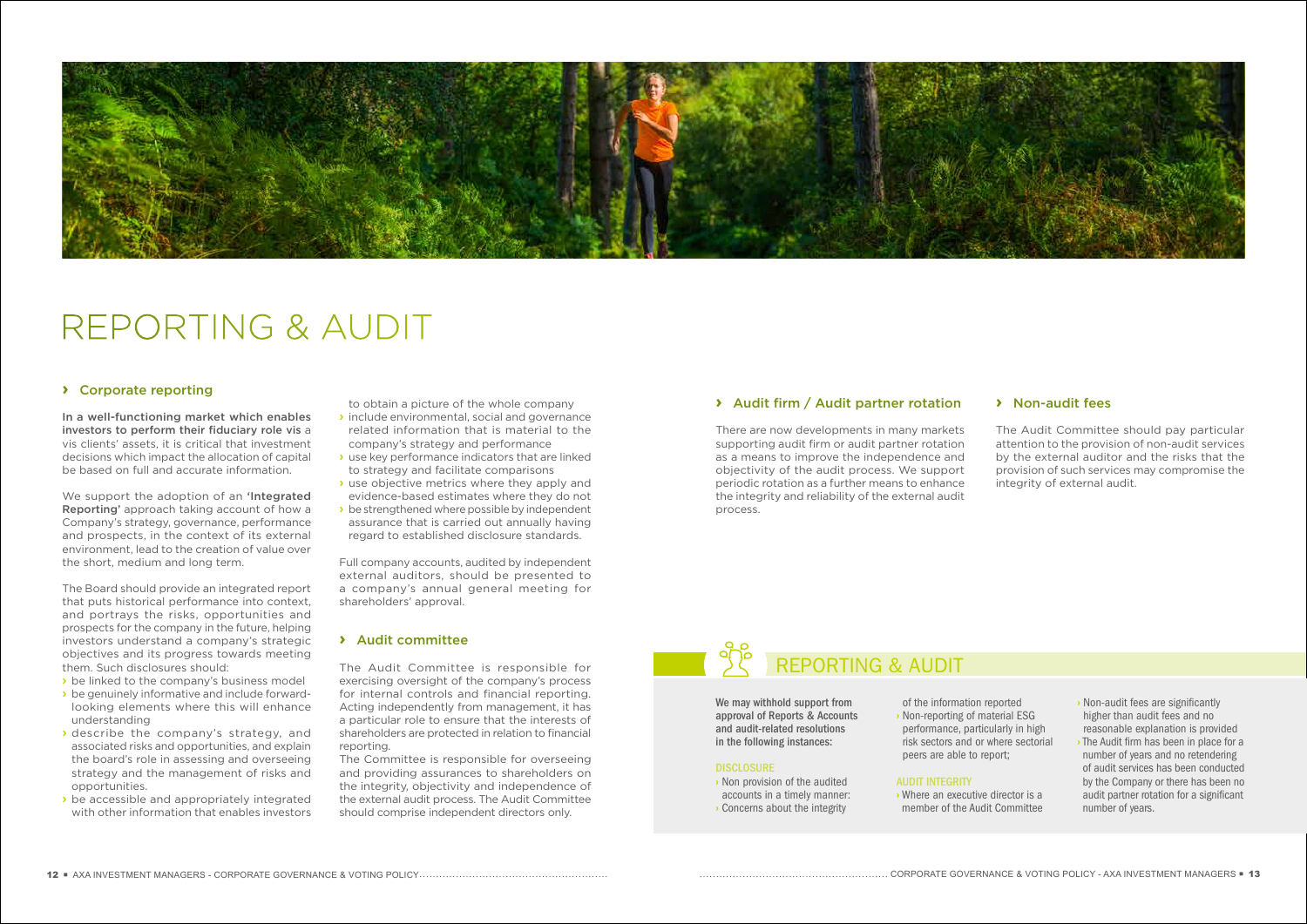#### **›** Voting rights

In a shareholder democracy, the shareholder vote at general meeting is the principal manner through which shareholders can influence a company's governance and its strategic direction. Due to its fundamental importance, we believe that shareholders should have voting rights in direct proportion to their economic interest (and risk exposure) in a company. This is normally expressed as the



## SHAREHOLDER RIGHTS

one share, one vote principle. We are therefore opposed to:

- › measures that dilute the voting rights of any shareholder by giving certain shareholders voting rights in excess of their economic interests;
- › proposals that cap shareholders' voting rights once ownership of a certain percentage of shares is reached;
- › multi-class capitalisation structures created

The ownership of shares in a company entitles shareholders to corresponding rights in the company. We expect Boards to protect and facilitate the exercise of shareholders' ownership rights. This includes giving shareholders reasonable notice of all matters in respect of which they are required to take action in the exercise of voting rights, or which they may elect to take action on.

Major changes to the core businesses of a corporation and other corporate changes which may in substance or effect, dilute the equity or erode the economic interests or share ownership rights of existing shareholders, including mergers, acquisitions, disposals, and issuance of equity should not be made without prior shareholder approval.

We are fundamentally opposed to measures that seek to restrict, undermine, dilute or limit the exercise of ownership rights. In particular, we are concerned about restrictions which seek to limit the rights of minority shareholders to the benefit of management or a particular shareholder(s).

Barriers to the exercise of shareholders' rights come in different forms. These include restrictions on shareholders' voting rights; dilution of economic interests through excessive issuance of shares; and provisions which aim to limit the right of shareholders to influence a company's governance, or their ability to consider transformational transactions such as mergers, acquisitions or disposals.

to provide a particular class of shareholders with disproportionate voting rights;

- › supermajority voting requirements intended to limit the ability of shareholders to effect change by effectively providing a veto to a large minority or a group of minority shareholders;
- › voting schemes that do not provide for confidentiality of a shareholders' vote during the election;
- › unduly restrictive shareholder disclosure policies which have the potential to deprive shareholders of their voting rights.

#### **›** Anti-takeover provisions

The Board has an important role in ensuring that the company is properly valued during change of control transactions. However, we have concerns about anti-takeover devices that have the effect of discouraging transactions that may be attractive to shareholders or which limit shareholders' ability to voice their opinion on a change of control transaction. Many of these devices serve to entrench management and do not allow shareholders the opportunity to judge the performance and prospects of the company under its management relative to the proposal from the bidder. Devices that cause concerns include:

- › poison pills which deter takeovers by granting the board the ability to issue additional dilutive shares in the event of a bid;
- › transactions which transfer the legal title of

a key asset to a friendly foundation and have the effect of frustrating a takeover bid;

- › proposed repurchase of the company's shares during a bid period at a price that is significantly higher than the fair market value of the shares; and
- blank-cheque preferred shares which may be used as a takeover defence or may be placed in friendly hands to help block a potential takeover bid.

### **›** Pre-emption rights

Issuance of new shares presents a risk of dilution to shareholders' economic interests. It is established practice in many jurisdictions to grant shareholders the right to approve the issuance of new shares to guard against inappropriate dilution of their economic interest in a company.

The issuance of new shares may be on a preemptive basis (new shares are offered to existing shareholders in proportion to their holdings in the company) or on a non pre-emptive basis (where the pre-emption rights of shareholders are excluded).

We are vigilant in reviewing resolutions to issue new shares, particularly if such requests are in excess of the norms in the relevant market. Factors we will take into consideration in reaching a decision include:

› the level of dilution of value and control for existing shareholders;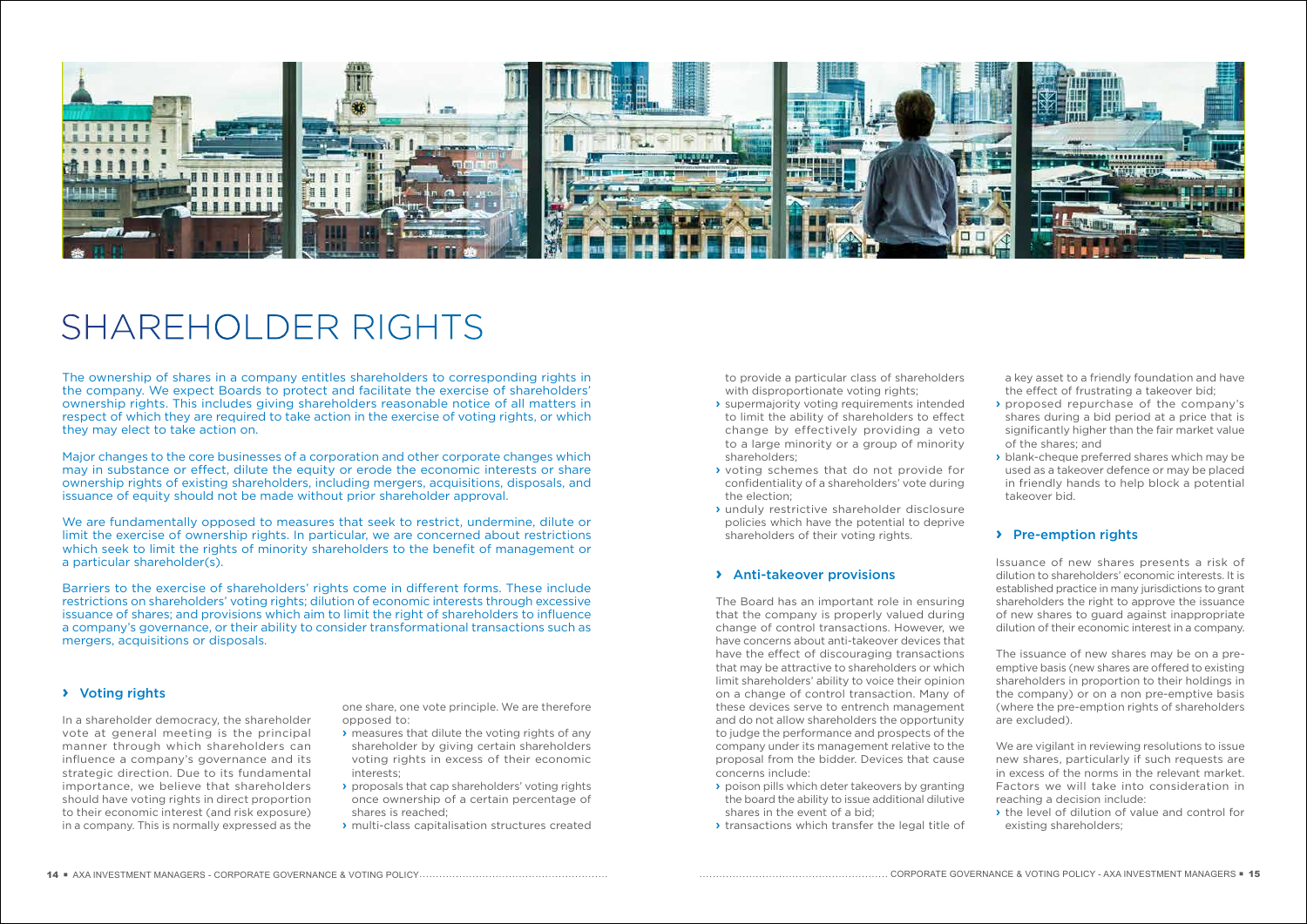## $\frac{1}{2}$ SHAREHOLDER RIGHTS

- If the strength of the business case: in order to make a reasoned assessment shareholders need to receive a clear explanation of the purpose to which the capital raised will be put and the benefits to be gained - for example in terms of product development or the opportunity cost of not raising new finance to exploit new commercial opportunities and how the financing or proposed future financing fits in with the life-cycle and financial needs of the company;
- › the size and stage of development of the company and the sector within which it operates;
- › the stewardship and governance of the company. If the company has a track record of generating shareholder value, clear planning and good communications, this may give shareholders additional confidence in its judgement; and
- › availability of financing options that do not involve the issue of new shares.



We may withhold support from approval resolutions that impact on shareholder rights in the following instances:

#### VOTING RIGHTS

- › measures that dilute the voting rights of any shareholder by giving certain shareholders voting rights in > supermajority voting requirements
- excess of their economic interests; › proposals that cap shareholders' voting rights once ownership of a certain percentage of shares is reached; › multi-class capitalisation structures
	- created to provide a particular class of shareholders with disproportionate voting rights;
	-

intended to limit the ability of shareholders to effect change by effectively providing a veto to a large minority or a group of minority shareholders;

› unduly restrictive shareholder disclosure policies which have the potential to deprive shareholders of their voting rights;

#### ANTI-TAKEOVER PROVISIONS

- › poison pills which deter takeovers by granting the Board to ability to issue additional dilutive shares in the event of a bid;
- › transactions which transfer the legal title of a key asset to a friendly foundation and have the effect of frustrating a takeover bid;
- › proposed repurchase of the company's shares during a bid period at a price that is significantly higher than the fair market value of the shares;
- blank-cheque preferred shares which may be used as a takeover defence or may be placed in friendly hands to help block a potential takeover bid;

#### PRE-EMPTION RIGHTS

› proposed issuance of new shares with or without pre-emptive rights that are either in excess of the market norms or are not justified.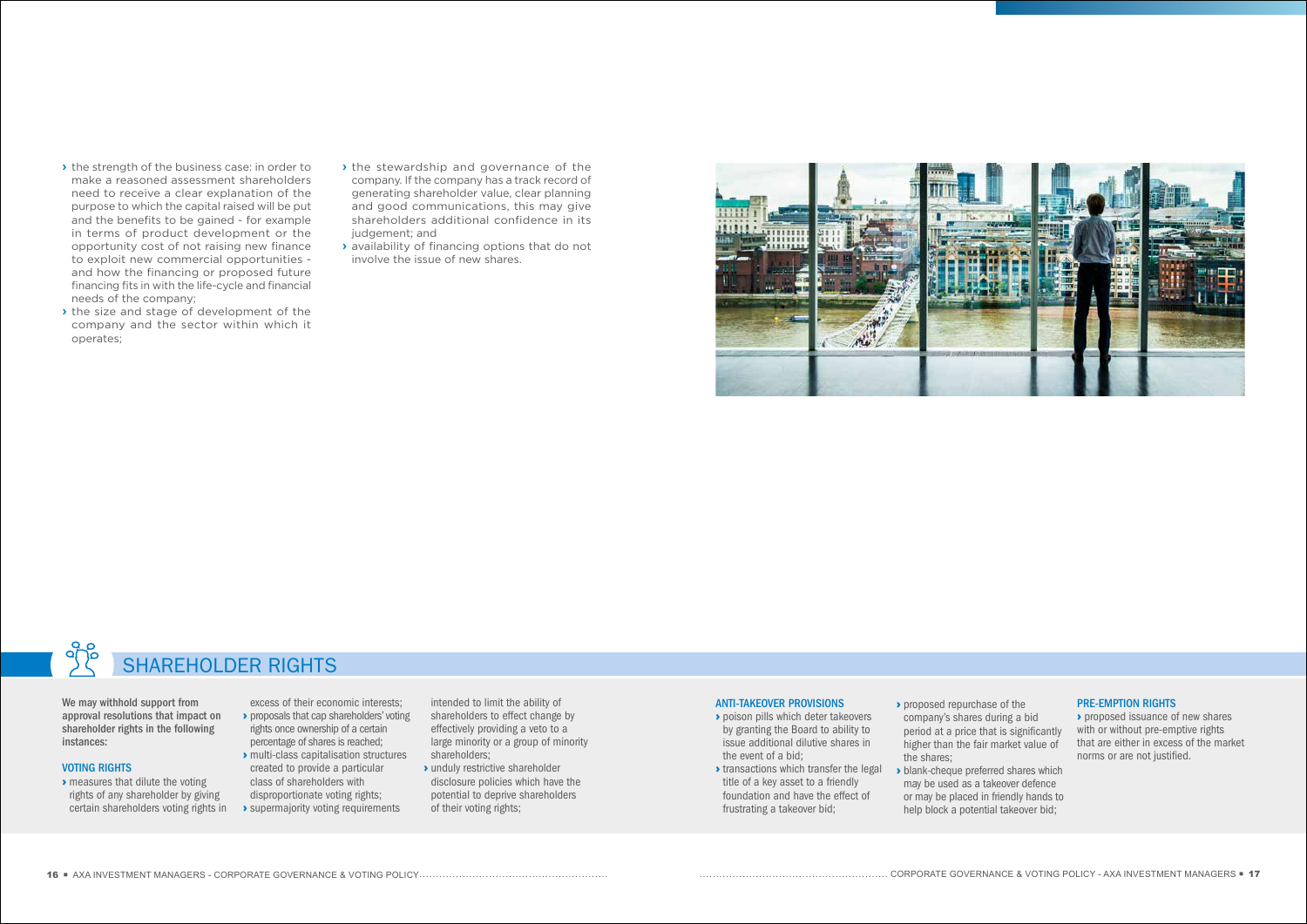18 AXA INVESTMENT MANAGERS - CORPORATE GOVERNANCE & VOTING POLICY CORPORATE GOVERNANCE & VOTING POLICY - AXA INVESTMENT MANAGERS 19

When evaluating a transaction, factors we take into consideration will include:

- › short-term and long-term valuations, taking the company's strategic potential into consideration;
- › ability of the acquirer to successfully implement the acquisition and integrate the companies;
- **>** strategic fit of the companies and ESG factors bearing on future success;
- › views of significant shareholders;
- › impact of the transaction on customers and other stakeholders;
- › competitive landscape for the relevant entities before and after the transaction;
- › leverage embedded into the transaction and leverage after completion;
- › degree of management remuneration misalignment with shareholder interests, including change in control, bonus, consulting and incentive award payments;
- › advisor conflicts resulting from success fees, investment banking opportunities and future interests in the surviving entity;

Fund managers retain discretion to instruct votes on change of control transactions in line with the interests of their clients.



# MERGERS & ACQUISITIONS

- › fairness of the process, such as whether there was a fair auction, alternatives were considered and the deal was evaluated by an independent committee with independent advisors;
- › market reaction to announcement of the transaction;
- › corporate governance profile of any surviving entity in which we will retain an interest;
- › human capital impact of the transaction taking account of the consequences for employees and communities.

Mergers and Acquisitions require that we closely evaluate the expected long-term success of the transaction and may require a balancing of interests on both sides of the transaction.



We may withhold support from change of control transactions including mergers and acquisitions

- › Where our fund managers believe that the transaction is not in the long-term interests of shareholders.
- › Favourable terms are offered to majority shareholders to the detriment of our clients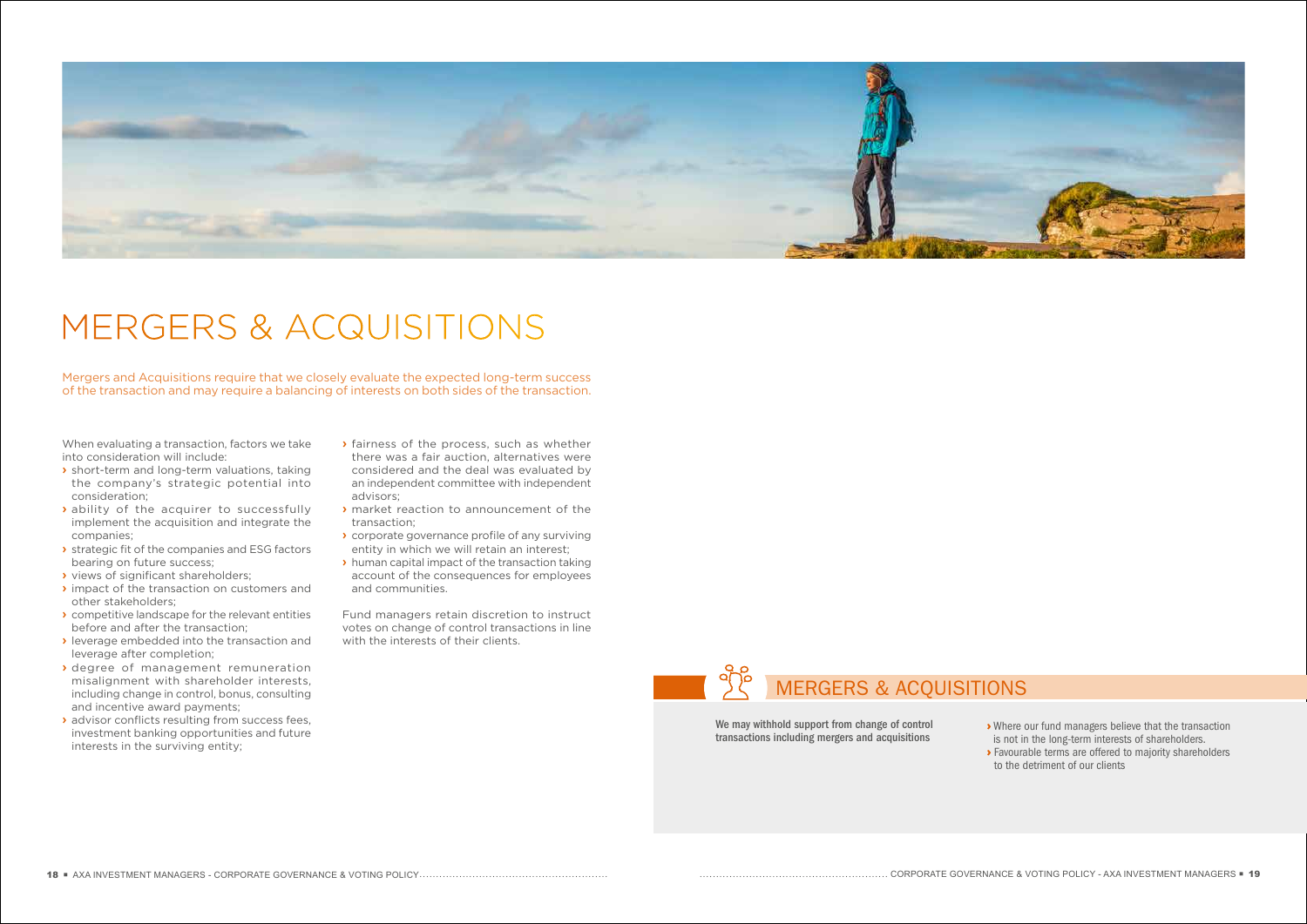## ENVIRONMENTAL & SOCIAL ISSUES

#### **DISCLOSURE**

#### **›** Reporting on Environmental and Social issues

The company's management of material environmental and social factors (E&S) should be integrated into its regular reporting to enable a full and proper evaluation of the company's long-term prospects. Directors and senior managers have a critical role in guiding investors as to which factors are material to that particular company. We support the adoption of an 'Integrated Reporting' approach taking account of how a Company's strategy, governance, performance and prospects, in the context of its external environment, lead to the creation of value over the short, medium and long term.

We also encourage companies to participate in the disclosure programmes of the Carbon Disclosure Project and other initiatives to improve information to the market on material environmental and social issues.



## ENVIRONMENTAL AND SOCIAL ISSUES

We believe that, companies which operate without due regard to the environmental and social impact of their activities are unlikely to deliver sustainable long-term shareholder value and a company's management of relevant environmental and social issues is a lead indicator of success or failure.

#### **›** Board oversight of E&S issues

We welcome the move by many companies to establish a standing board committee to oversee the company's management of its material environmental and social impacts and to ensure that the company fulfils its reporting obligation to enable shareholders to assess this aspect of the company's performance. We believe that it is increasingly important that boards address this activity as seriously as they do their other functions.

Where we consider that a Board has not managed environmental and social issues appropriately or does not evidence a proper governance of these key risk issues, we will reflect our concerns by voting against relevant directors standing for election or by not supporting the approval of the Reports & Accounts.

We expect companies to align their policies and practices with the Principles of the UN Global Compact on Human Rights, Labour, Environment and Ethical Behaviour.

#### **›** E&S issues and remuneration

A demonstration of the Board's approach to overseeing material environmental and social issues is the inclusion of E&S performance metrics within the remuneration policy. The company's environmental and social performance should be reflected in the Remuneration Committee's decisions on the award of bonuses and shares under the company's long-term share plans.

### **›** Political Donations & Lobbying

The Board of Directors should ensure that charitable and political contributions and membership of trade associations are in line with the long-term interests of the company and its shareholders. In particular, Boards should monitor that the lobbying activities of trade associations are consistent with the company's positioning on environmental, social and governance issues.

- › Non-disclosure of quantitative and qualitative information on key environmental and social issues of relevance to the company, particularly in high risk sectors and or where sectorial peers are able to report
- › Failure to participate in the CDP disclosure programmes

## **PERFORMANCE**

› A material failure in the management of environmental and social risks

- with resulting negative impacts on the company and stakeholders including employees, customers and communities › Material breach of one or more
- Principles of the UN Global Compact
- 
- › Support for lobbying positions contrary to the long-term interests of the company and its investors
- › Companies in high risk sectors with no Environmental or Social performance metrics in performance-related pay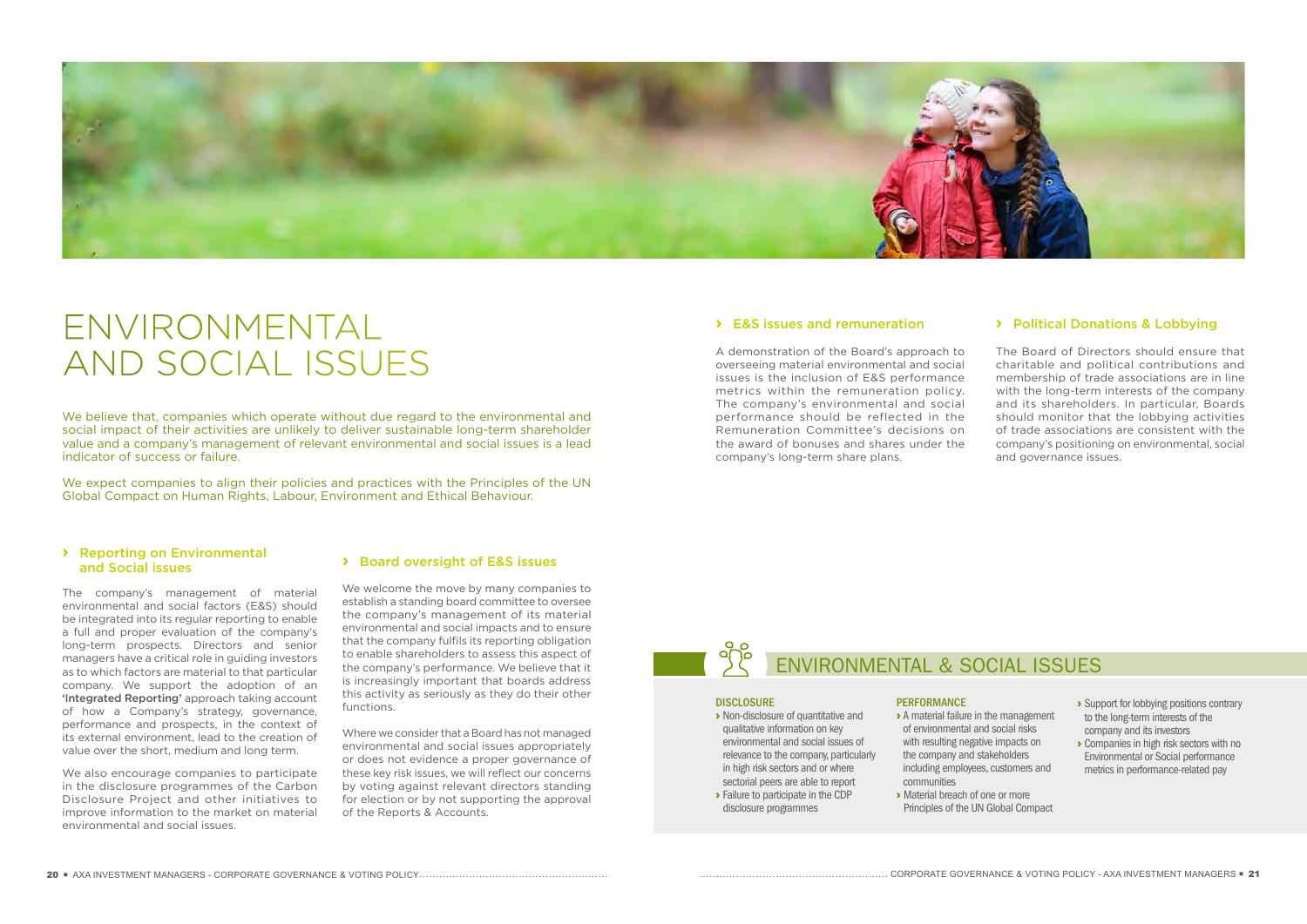#### **›** Oversight

AXA IM has established a Corporate Governance Committee which is charged with upholding good standards of corporate governance in investee companies. The Corporate Governance Committee is chaired by Jean-Louis Laforge, Chief Investment Officer, AXA Investment Managers Paris. The Committee comprises representatives of Investment teams, who bring their investment perspectives to the Committee's deliberations.

In addition, members of our Compliance department are represented on the Committee to ensure that decisions are taken in line with prescribed process, free of conflicts and in the clients' interests. Our Middle Office is also represented on the Committee in view of their important role to ensure that the voting chain and processing of voting instructions works correctly.

The Responsible Investment team implements this policy under the direction of the Committee.

#### **›** Company dialogue

AXA IM holds regular discussions with the Board and management of investee companies on a range of topics including the company's strategy, operational performance, acquisition and disposal strategy; executive/Board We believe that voting at company meetings is an important part of the dialogue between a company and its shareholders and a fundamental aspect of our fiduciary duty to our clients. We actively monitor resolutions proposed for shareholder approval at general meetings and exercise voting rights on behalf of our clients. We recognise that practices vary in different jurisdictions and that the companies in which we invest are subject to different local laws and regulations on governance matters. When reviewing resolutions proposed at



## IMPLEMENTATION

performance, and management of extrafinancial drivers of risk and reward.

Our general policy is to be supportive of companies in which we invest. However, where we have concerns that have not been or cannot be adequately addressed by a company's management, we will bring the issue to the attention of the Chairman and other non-executive directors. We may also act in conjunction with other shareholders.

We will recall shares in advance of general meetings in the following circumstances:

If we are unable to resolve the issue through engagement, we may consider using our clients' ownership rights to vote against relevant resolutions or, submit resolutions at shareholders' meetings or requisition of an extraordinary general meeting.

#### **›** Voting

general meetings we judge resolutions against fundamental principles of good corporate governance, while taking account of best practice standards pertinent to the relevant market and the Company's particular circumstances. In addition, AXA IM will implement specific voting decisions as instructed by clients.

#### **›** Stock lending

A number of clients have decided to participate in stock lending programmes. Stock lending aids market liquidity and allows clients to maximise revenues from their holdings. However, the attendant transfer of voting rights along with the lent shares means that additional scrutiny is required to ensure that lent shares are not put to purposes that are detrimental to the long-term interests of the shareowner. Shares will not be lent where the objective of such activities is to vote at general meetings.

- › where we wish to register our full voting interests, even if the issues are not deemed to be controversial;
- › where we have engaged or are engaging actively with a company;
- › where companies are seeking shareholder approval for transformational transactions such as mergers and acquisitions, face hostile actions including takeover bids, where shareholders have requisitioned general meetings or put items on the agenda which we consider to be detrimental to our interests or where we wish to support such items; or
- › where the issue at stake represents a serious threat to shareholder rights or interests.

### **›** Conflicts of interest

In relation to our stewardship activities, we have adopted a set of guidelines to identify circumstances which may give rise to conflicts of interests. These guidelines include relationships with listed affiliates such as our parent company,

AXA SA, key clients and significant suppliers.

We manage conflicts within our voting activities using the following approach. Firstly, the Corporate Governance Committee has the sole responsibility for taking voting decisions on behalf of clients who have given AXA IM full discretion to vote. Voting decisions are taken prior to any reference or discussions with clients who have not delegated voting rights to the Corporate Governance Committee or have their own Policy. This is to ensure that decisions are free from outside influence.

In addition, where potential conflicts of interests have been identified, recommendations to vote in support of management resolutions contrary to our regular Policy position will be escalated to the Corporate Governance Committee. Any decision by the Committee to vote contrary to the Policy position in these cases will be supported by a written record and, where appropriate, will be notified to the relevant local internal governance committee and/or Compliance Department.

An independent voting advisory service has been appointed to take voting decisions on behalf of our third-party clients at the general meetings of our parent company, AXA SA.

### **›** Reporting

Our Voting Records are accessible to the public and detail how we voted at General Meetings of companies held on our clients' behalf. In addition, we publish an RI Annual Review and Stewardship Report which include information on responsible investment issues, engagement with companies and aggregated voting records for the relevant year.

We also provide our clients with detailed quarterly reports on voting and engagement activities upon request.

Information on AXA IM's Responsible Investment activities is available on our dedicated RI website.